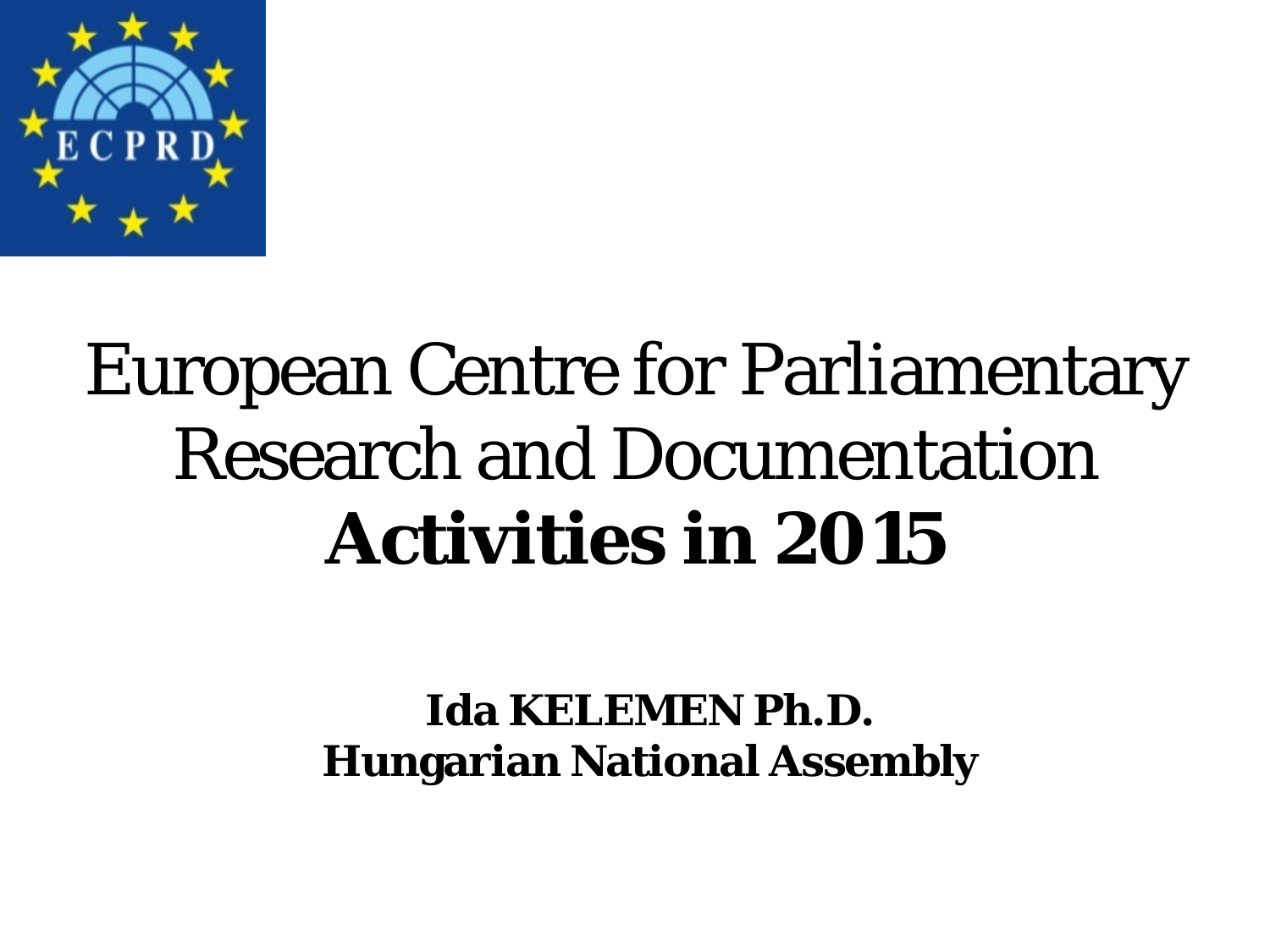

# **Facts and figures**

- **39 years of operation** (established in 1977 )
- **47 member countries** (+ 3 observer countries + 3 international parliaments: EP CoE, WEU).
- **70 parliamentary assemblies**
- **4 areas of interest**:
	- ICT in Parliaments
	- Parliamentary Practice and Procedure
	- **Parliamentary Libraries, Research and Archives**
	- Economic and Budgetary Affairs
- **2 main types of activity**:
	- Information exchange comparative requests
	- Seminars on topical subjects (by areas of interest)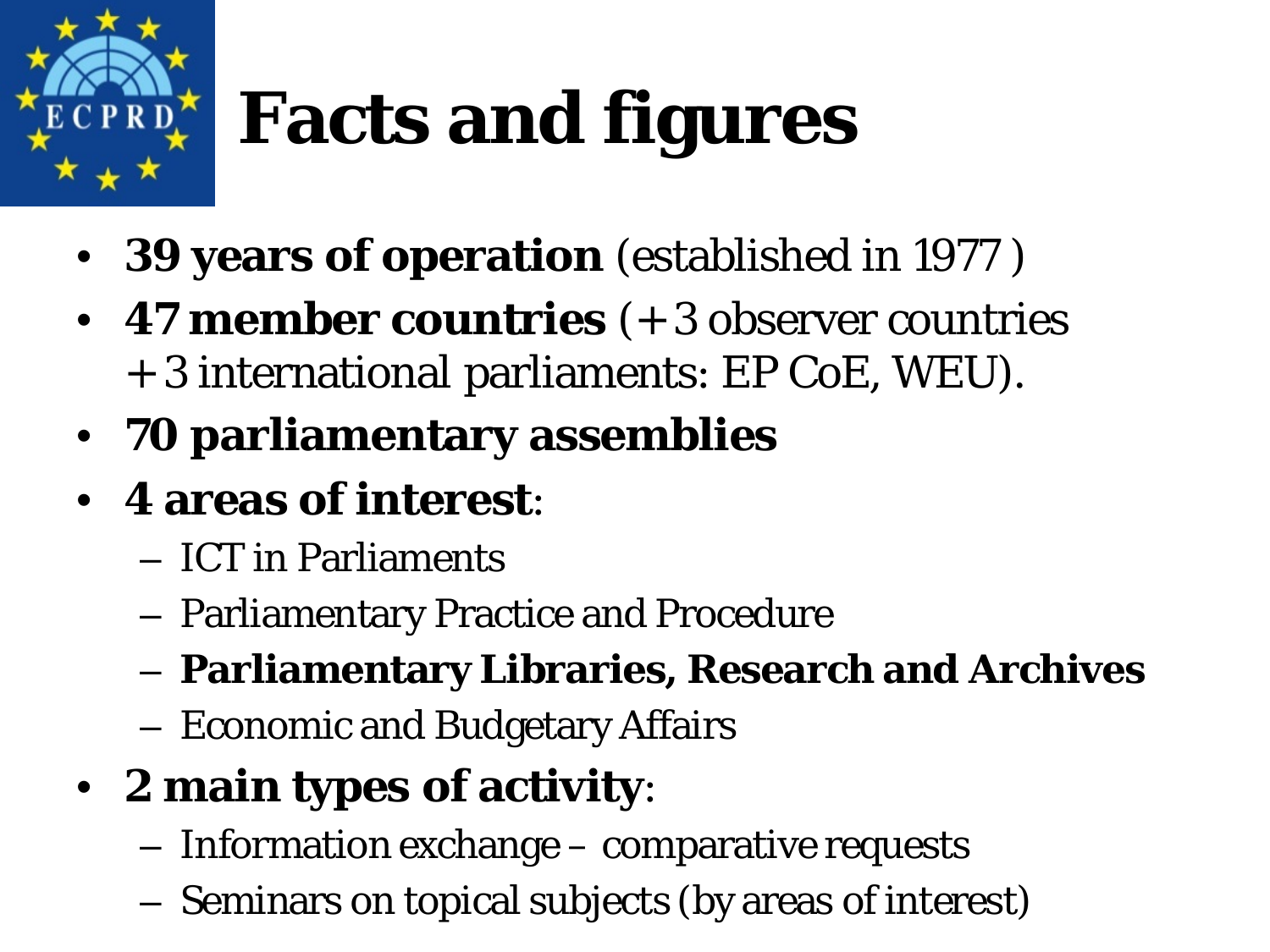# **2015: 277 comparative requests**

#### **Top topics** *(out of 121 topics, indicated in 177 requests)*

**Criminal law and procedures Civvil law and procedures Army and sodiers and veterans Migration and asylium Health and medicine, euthanasia Families, mariage, divorce, adoption, abortion**

**Taxation, concessions, state revenues Staff, working time, training Sport, hunting, games, leasure sector Road transport, traffic rules Protocol and events Immunities, diplomatic passport (MPs) EU Affairs Agriculture, GMO, wine Libraries, Research Services, Documentation Print and audiovisual media Police, crime, prevention Parliamentary records, minutes, Archives Nature and biodiversity**

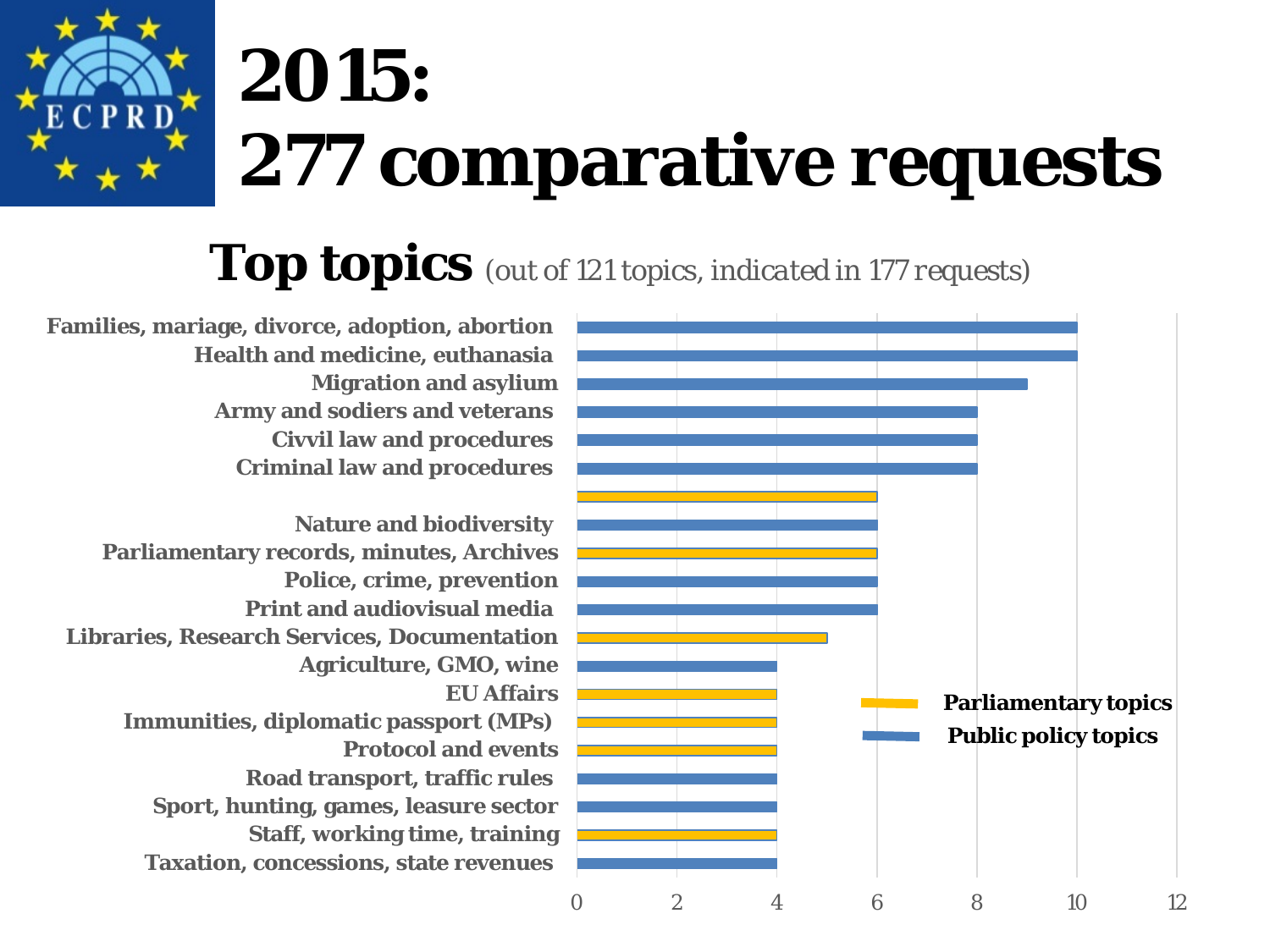

## **Seminars in 2015**

- Area of Interest ICT in Parliaments:
	- E-Parliament ICT services from everywhere and at any time: New challenges and projects – Ankara
	- Communication, digitalisation of processes and transparency in Parliaments Brussels
- Area of Interest Parliamentary Practice and Procedure:
	- The practicalities, advantages and disadvantages of unicameral and bicameral parliamentary systems – The Hague
	- Public involvement in the procedure of the drafting and enactment of laws Zagreb
- Area of Interest Economic and Budgetary Affairs:
	- Some crucial issues for Parliaments in Europe: fiscal policy towards boosting accountability, social security & technological progress Warsaw

#### • **Area of Interest Libraries, Research Services and Archives:**

– **Libraries and research services serving openness and transparency of parliament – Budapest**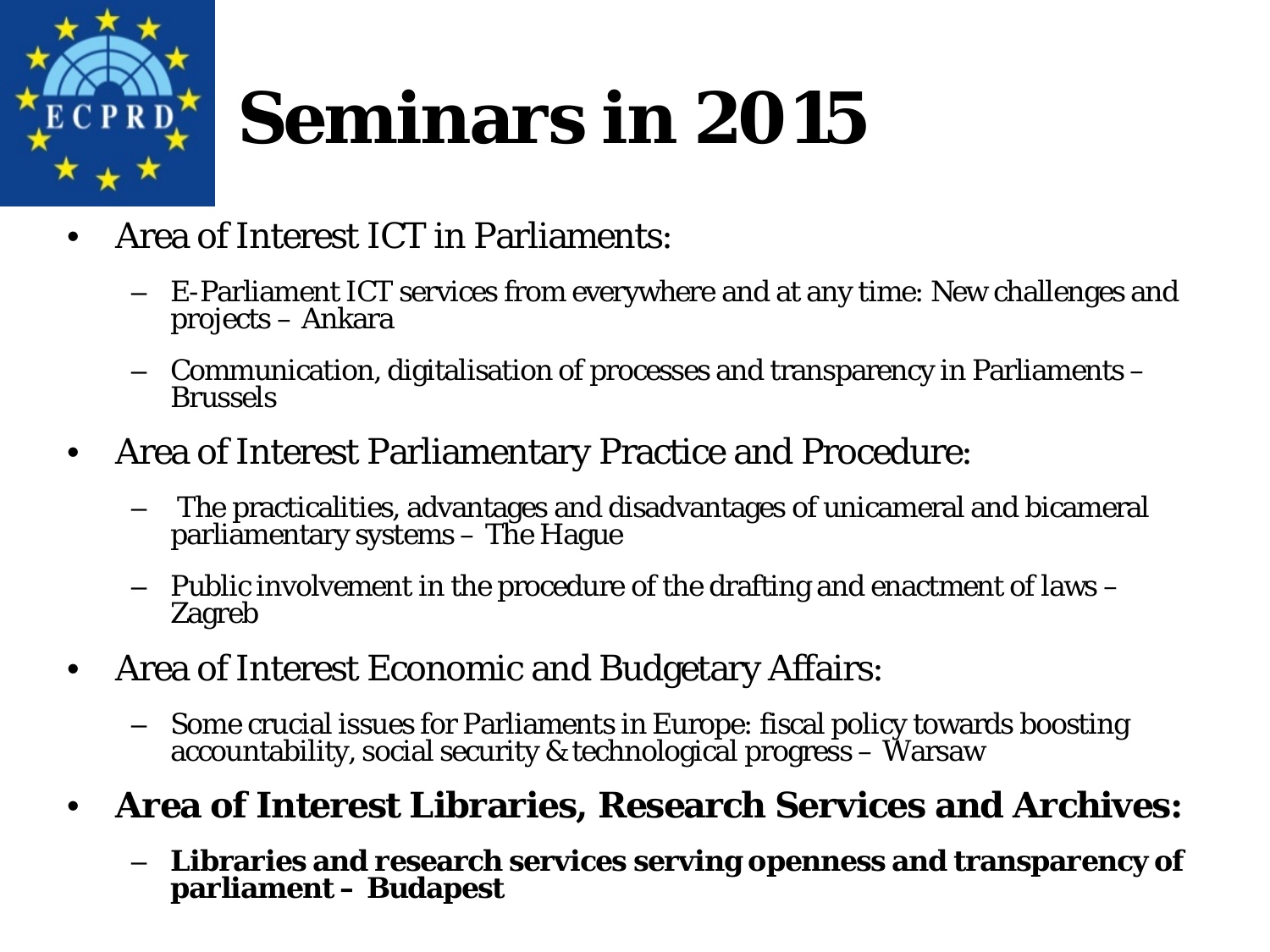# **LRA Seminar in Budapest**

#### **Session 1: Publicity of research papers**

- Mr. Holger SCHEERER (Germany, Bundestag): Public access to the studies produced by the Research Services – Consequences of a final court judgment in June 2015
- Mr. Adrian GRYCUK (Poland, Sejm): Sharing knowledge with the outside world
- Mr. Goran BLAGOJEVIC (Parliament of Montenegro): Research services and public availability of research papers in the Parliament of Montenegro
- Ms. Madelaine DENNISON (Ireland, Houses of the Oireachtas): Research for parliamentarians = Research for citizens?
- Ms. Krisztina KARDOS (Hungarian National Assembly): Editorial Policy and Quality Control of Research Papers in the Hungarian Practice
- Ms. Sarah SHEIL (European Parliament): EPRS – editorial policies and quality control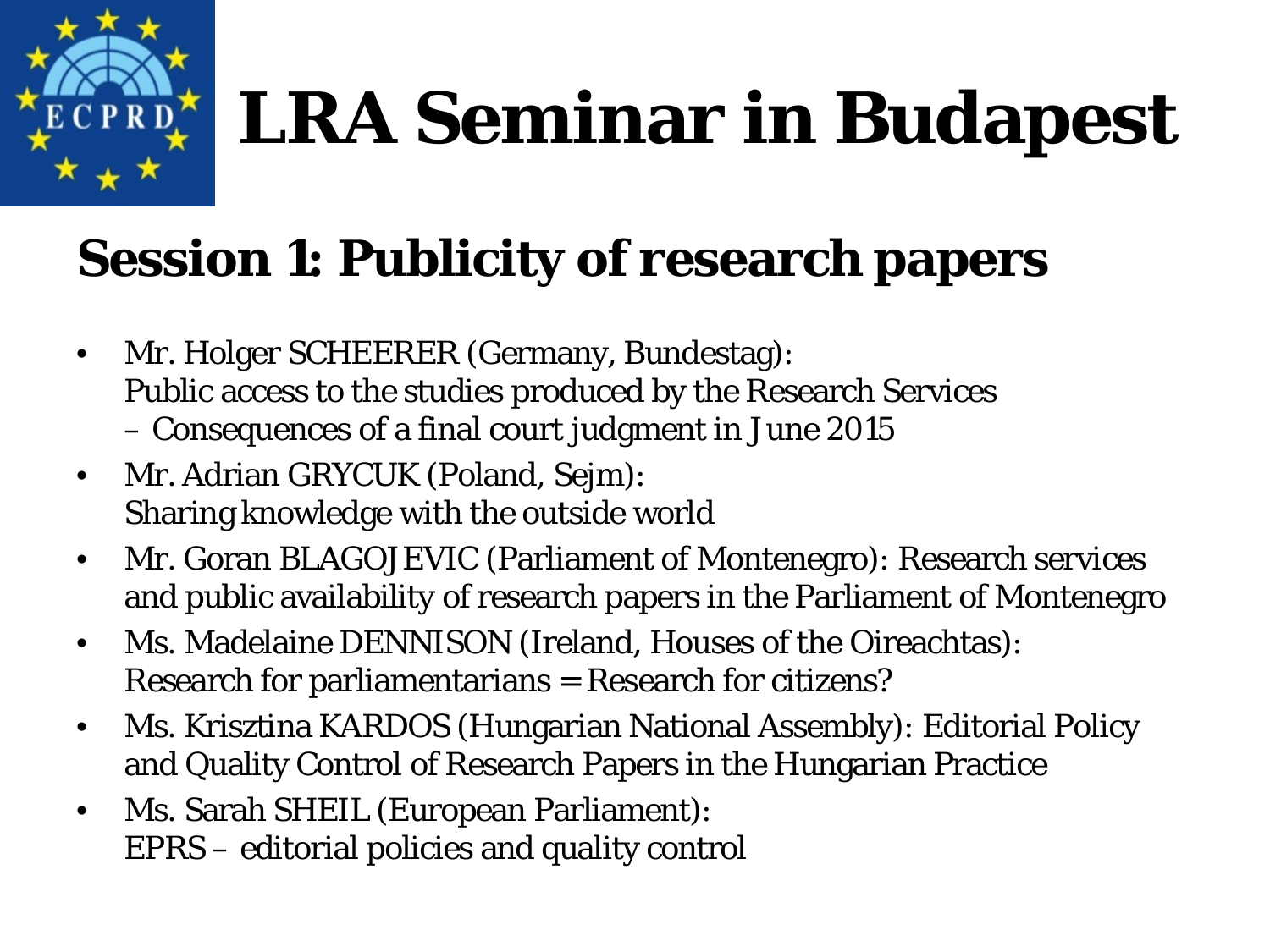# **LRA Seminar in Budapest**

### **Session 2: Library services**

- Ms. Vojka VUK DIRNBEK (Slovenia, National Assembly): Digitization and indexation of parliamentary documents - a practice from Slovenian parliament
- Ms. Sari PAJULA (Finland, Eduskunta): Services for the public in the Finnish library of parliament
- Mr. Adem AYDEMIR (Turkey, The Grand National Assembly): GNAT Library and a New Challenge: Open Access System
- Ms. Josefa FUENTES (Spain, Senado): Developing nuclear searches at the institutional website by the librarians and archivists of Parliament
- Manuela RUISI (Italy, Senato Della Repubblica): The parliamentary information in the Italian Senate and the role of the Library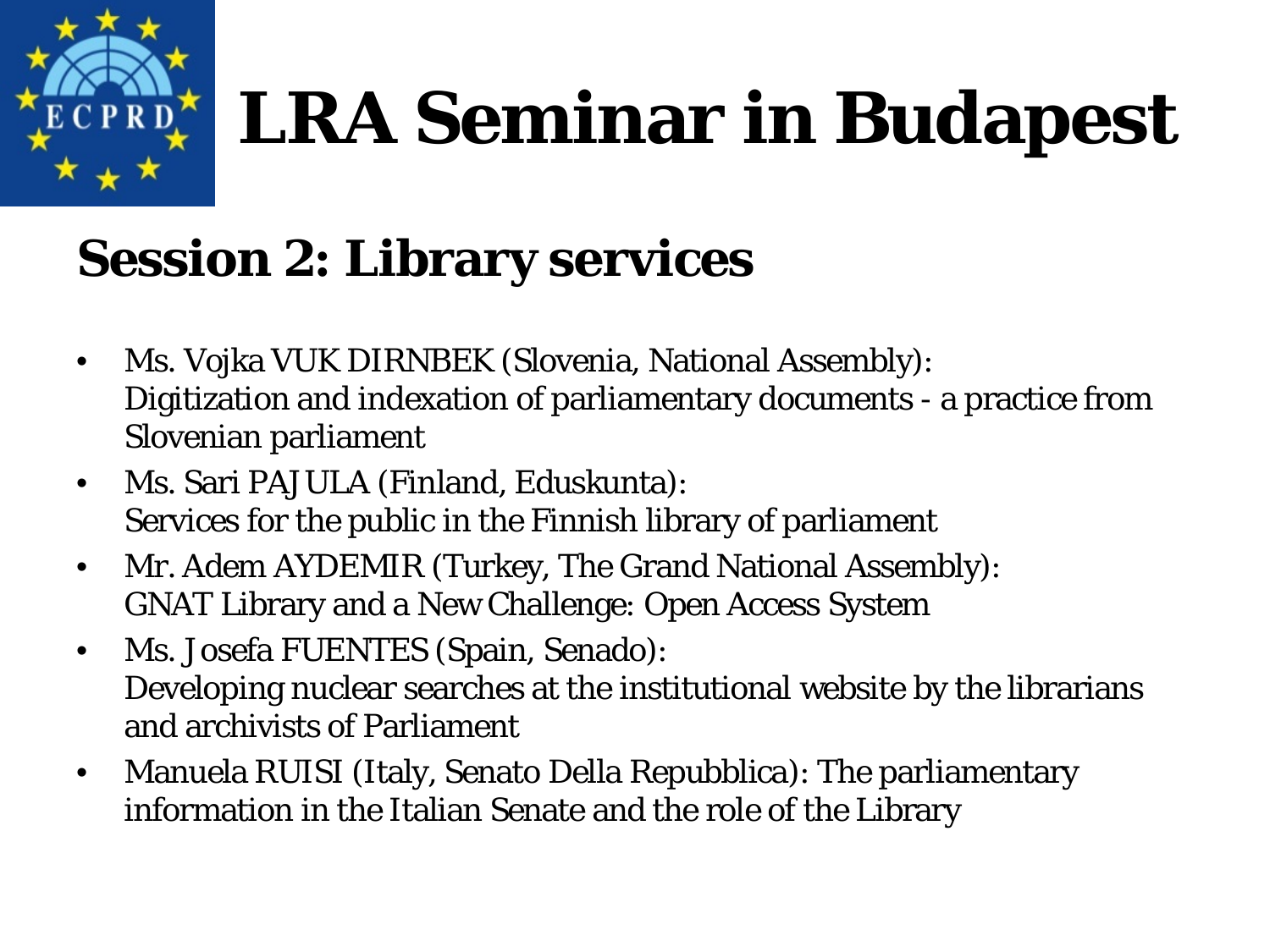

# **LRA Seminar in Budapest**

#### **Session 3: Programmes for general public and youth**

- Ms. Eva MALACKOVA (Slovakia, National Council): Partner Libraries of the National Council of the Slovak Republic
- Mr. Piet van RIJN (Netherlands, Tweede Kamer): The impossibility of the promotion of parliamentarism, some personal observations
- Mr. Stanislaw CALETKA (Czech Republic, Chamber of Deputies): Department of Communication and Education - 10 years of activities towards a more open and transparent parliament.
- Ms. Gro SANGRID (Norway, Stortinget): A Weekly Newsletter on EU/EEA – the Norwegian experience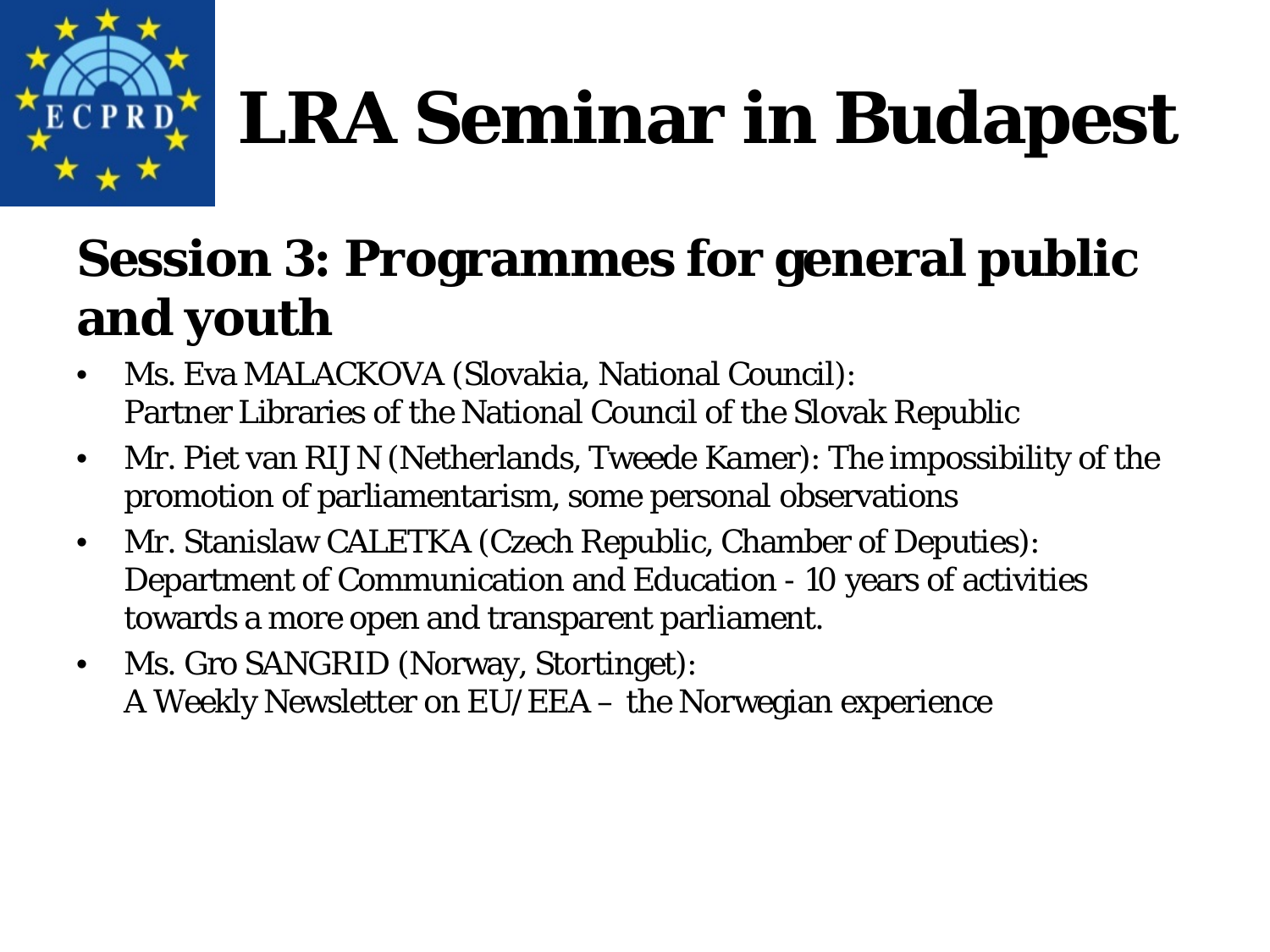

### **L & RS Survey Results**

#### **Distribution of answers Organization**



Unicameral parliament

- **Single answer on behalf of both chambers** of a bicameral parliament
- Chamber of a bicameral parliament





- Both Library and Research Service
- **Only Library**
- **Only Research Service**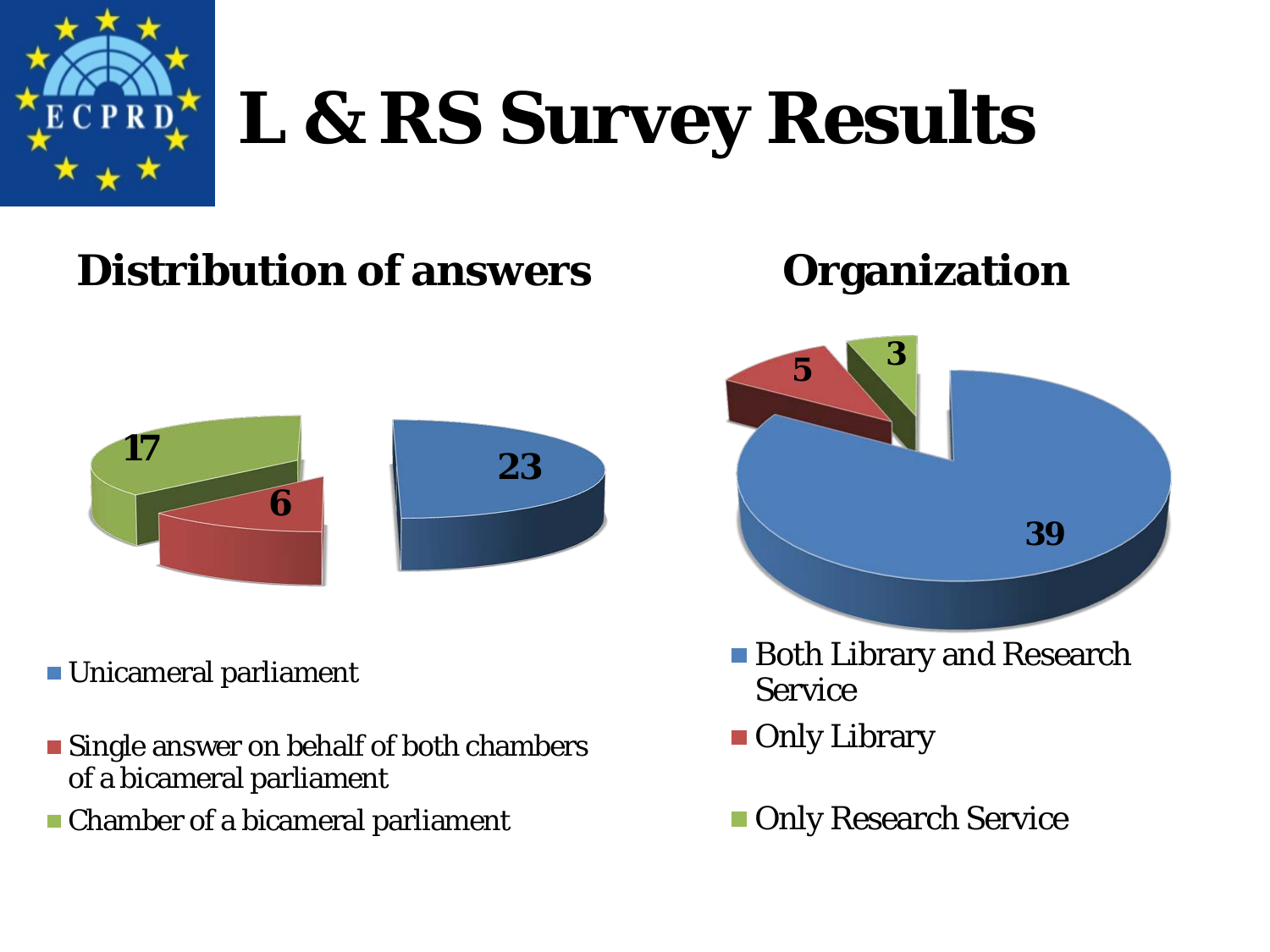



- $\blacksquare$  The library is a subordinate unit of the research service
- $\blacksquare$  The research service is a subordinate unit of the library
- **They are independent units** in the same department
- Integrated service in the same department
- **Independent units in** different organizational departments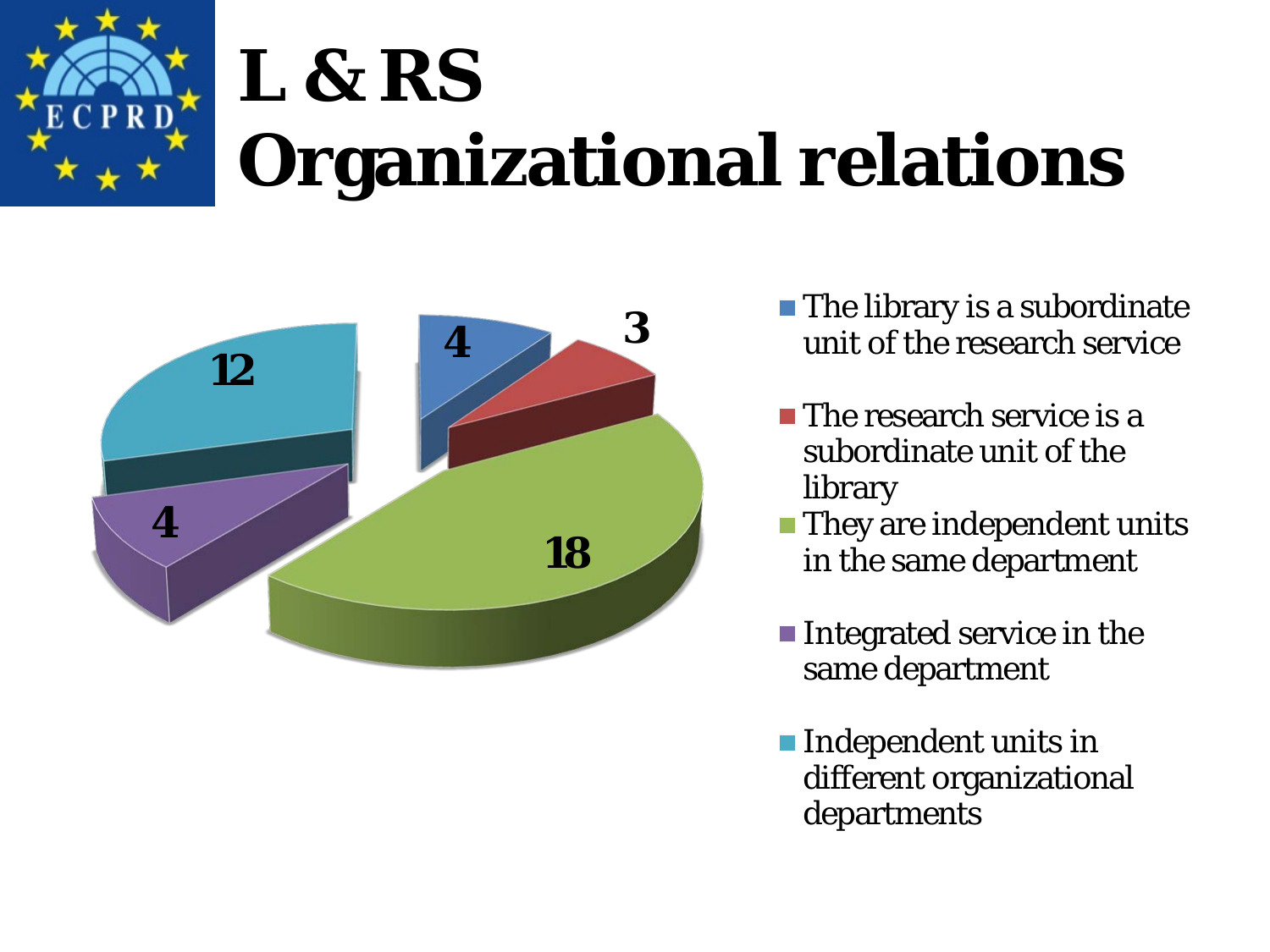

**10**

**21**

**12**

### **Publicity of Parliamentary Libraries**

Not Public

Interest in parliamentary documents

The requested information is not findable elsewhere

Approval of the Secretary General

Open to the public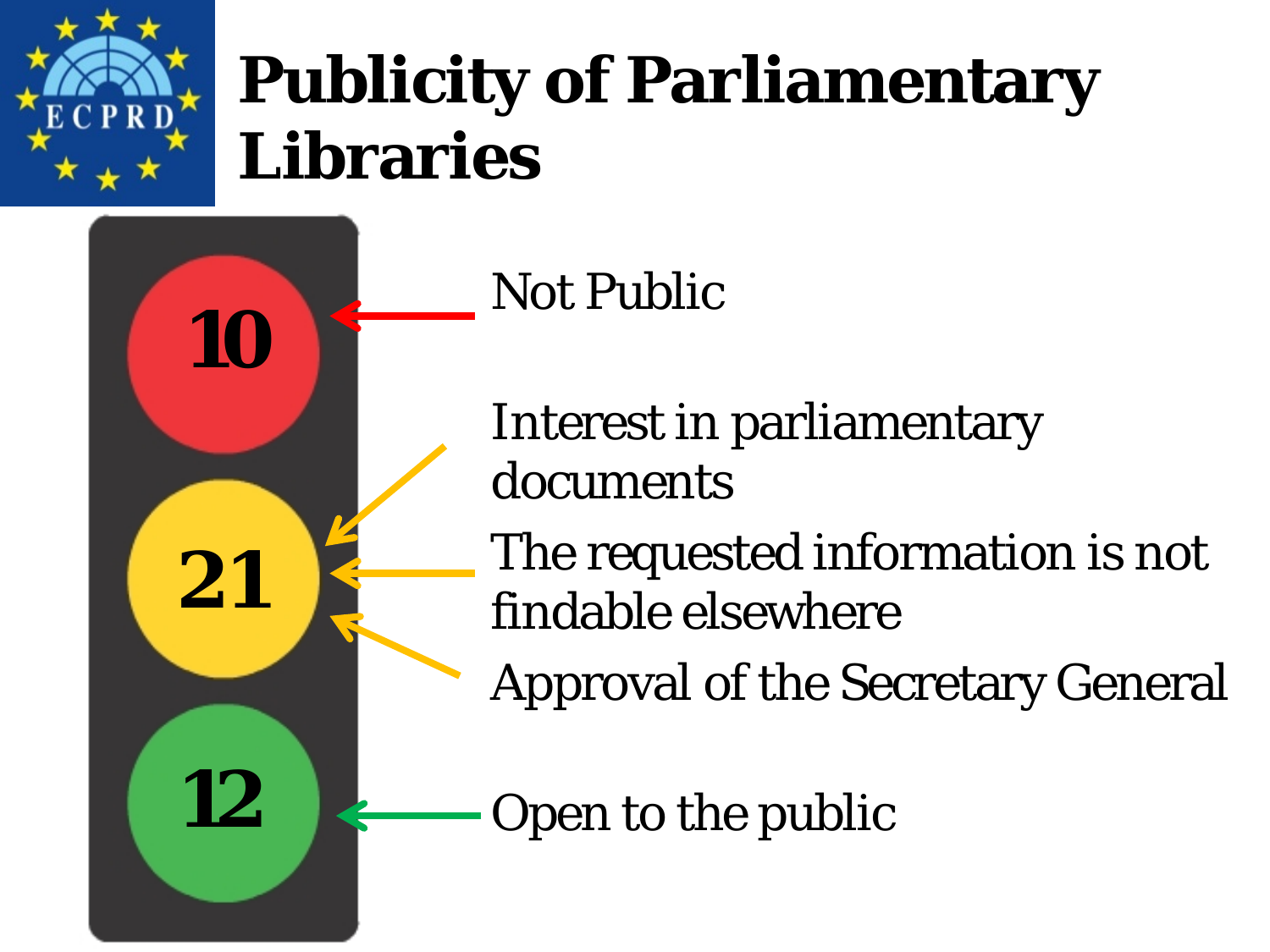

**31**

**8**

**2**

### **Publicity of research papers prepared on demand**

- Not public
	- Public with the consent of original requester
	- The enquirer can object the publication for limited time Automatically public after a certain period of time
	- Public without limitation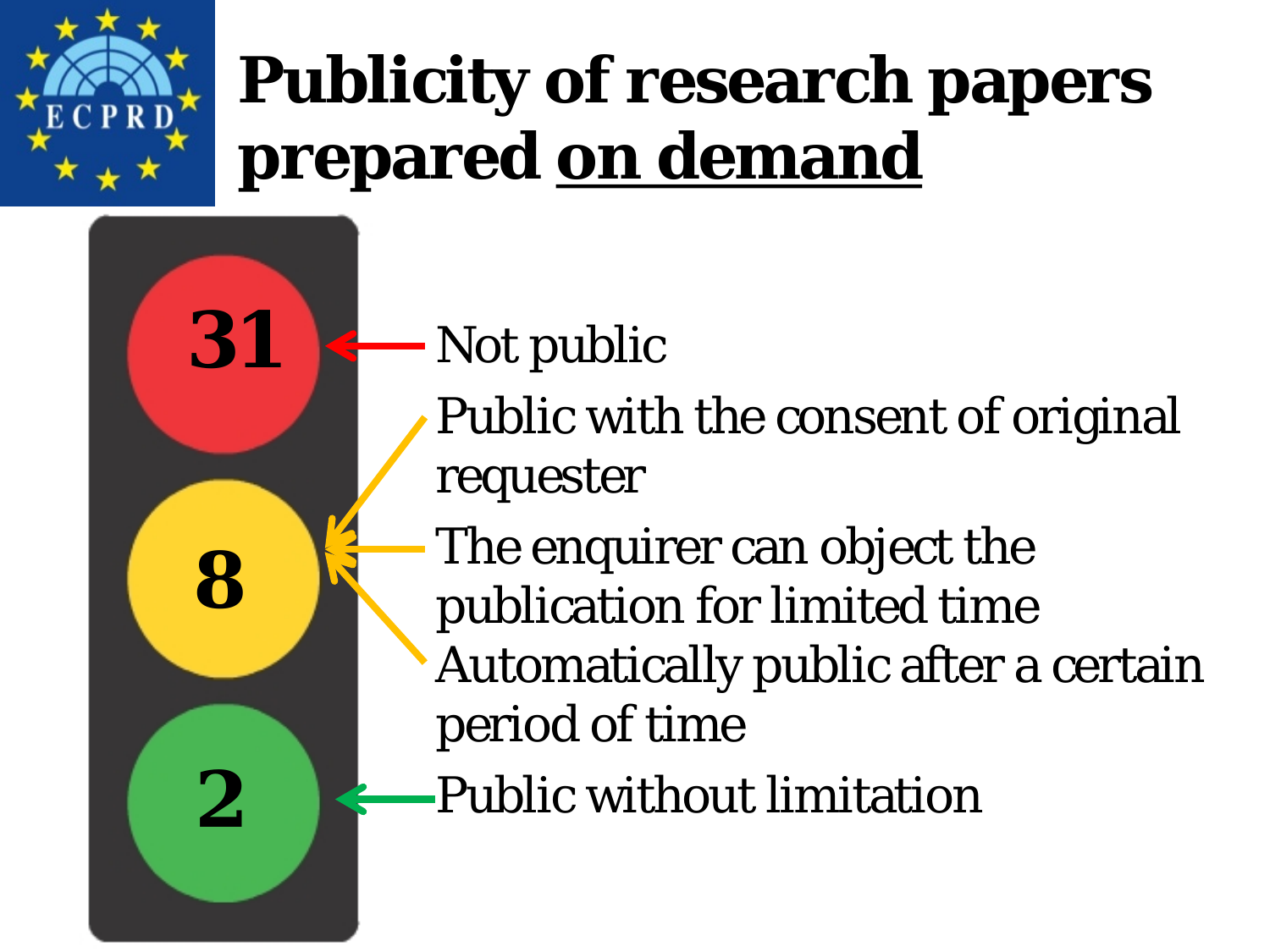

### **Regulation of publicity**

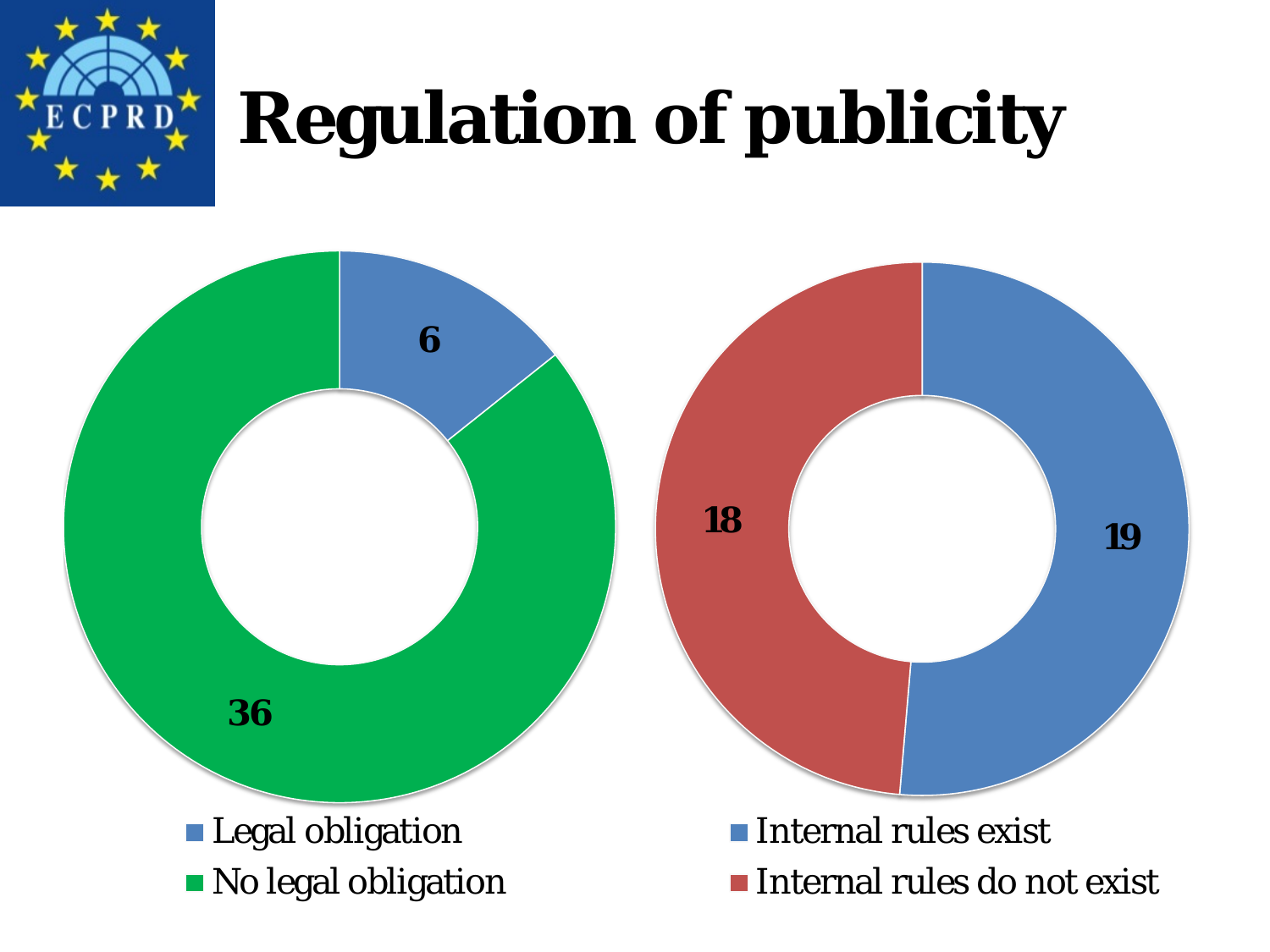

# **Quality management of research papers**



No formalised controlling system

- Single-level system: researchers
- **Single-level system:** superior
- Two-level system: researcher + superior
- Two-level system: external specialist + superior

**Multi-level sytem:** researchers + superior + editorial board ■ Formalised controlling system - no details